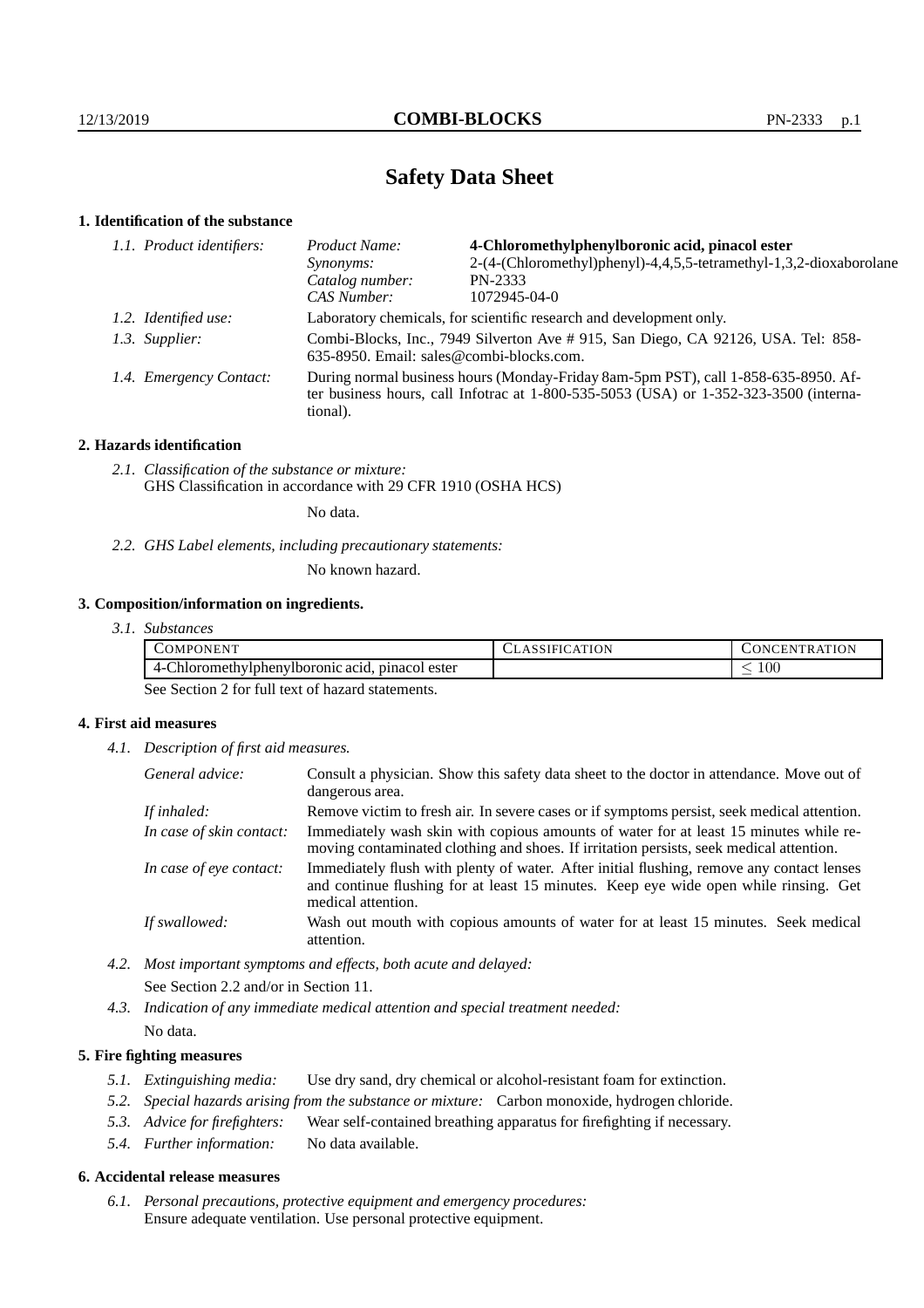|                                   | 6.2. Environmental precautions:                                                                                                                                                                                                                                    |                                                                                                                                                                                                                                                                                                                        |  |  |  |
|-----------------------------------|--------------------------------------------------------------------------------------------------------------------------------------------------------------------------------------------------------------------------------------------------------------------|------------------------------------------------------------------------------------------------------------------------------------------------------------------------------------------------------------------------------------------------------------------------------------------------------------------------|--|--|--|
|                                   | Should not be released into the environment. See Section 12 for additional ecological information.                                                                                                                                                                 |                                                                                                                                                                                                                                                                                                                        |  |  |  |
|                                   |                                                                                                                                                                                                                                                                    | 6.3. Methods and materials for containment and cleaning up:                                                                                                                                                                                                                                                            |  |  |  |
|                                   | Sweep up or vacuum up spillage and collect in suitable container for disposal.                                                                                                                                                                                     |                                                                                                                                                                                                                                                                                                                        |  |  |  |
| 6.4. Reference to other sections: |                                                                                                                                                                                                                                                                    |                                                                                                                                                                                                                                                                                                                        |  |  |  |
|                                   |                                                                                                                                                                                                                                                                    | Refer to protective measures listed in Sections 8 and 13.                                                                                                                                                                                                                                                              |  |  |  |
|                                   | 7. Handling and storage                                                                                                                                                                                                                                            |                                                                                                                                                                                                                                                                                                                        |  |  |  |
|                                   | 7.1. Precautions for safe handling: Avoid contact with skin and eyes. Avoid inhalation of vapour or mist. Keep away<br>from sources of ignition - No smoking. Take measures to prevent the build up of electro-<br>static charge. For precautions see section 2.2. |                                                                                                                                                                                                                                                                                                                        |  |  |  |
|                                   |                                                                                                                                                                                                                                                                    | 7.2. Conditions for safe storage, including any incompatibilities: Keep container tightly closed in a dry and well-ventilated<br>place. Containers which are opened must be carefully resealed and kept upright to prevent<br>leakage.                                                                                 |  |  |  |
|                                   | 7.3. Specific end use(s):                                                                                                                                                                                                                                          | Laboratory chemicals, for scientific research and development only.                                                                                                                                                                                                                                                    |  |  |  |
|                                   | 8. Exposure Controls / Personal protection                                                                                                                                                                                                                         |                                                                                                                                                                                                                                                                                                                        |  |  |  |
| 8.1. Control parameters:          |                                                                                                                                                                                                                                                                    |                                                                                                                                                                                                                                                                                                                        |  |  |  |
|                                   | Components with workplace control parameters: Contains no substances with occupational exposure limit values.                                                                                                                                                      |                                                                                                                                                                                                                                                                                                                        |  |  |  |
|                                   | 8.2. Exposure controls:                                                                                                                                                                                                                                            |                                                                                                                                                                                                                                                                                                                        |  |  |  |
|                                   |                                                                                                                                                                                                                                                                    | Appropriate engineering controls: Ensure that eyewash stations and safety showers are close to the workstation<br>location. Ensure adequate ventilation, especially in confined areas.                                                                                                                                 |  |  |  |
|                                   | Personal protective equipment:                                                                                                                                                                                                                                     |                                                                                                                                                                                                                                                                                                                        |  |  |  |
|                                   | Eye/face protection:                                                                                                                                                                                                                                               | Wear appropriate protective eyeglasses or chemical safety goggles as described by OSHA's<br>eye and face protection regulations in 29 CFR 1910.133 or European Standard EN166.                                                                                                                                         |  |  |  |
|                                   | Skin protection:                                                                                                                                                                                                                                                   | Handle with gloves. Gloves must be inspected prior to use. Use proper glove removal<br>technique (without touching glove's outer surface) to avoid skin contact with this product.<br>Dispose of contaminated gloves after use in accordance with applicable laws and good<br>laboratory practices. Wash and dry hands |  |  |  |
|                                   | <b>Body Protection:</b>                                                                                                                                                                                                                                            | Complete suit protecting against chemicals, Flame retardant antistatic protective clothing.,<br>The type of protective equipment must be selected according to the concentration and<br>amount of the dangerous substance at the specific workplace.                                                                   |  |  |  |
|                                   | Respiratory protection:                                                                                                                                                                                                                                            |                                                                                                                                                                                                                                                                                                                        |  |  |  |

Control of environmental exposure: Prevent further leakage or spillage if safe to do so. Do not let product enter drains.

# **9. Physical and chemical properties**

*9.1. Information on basic physical and chemical properties*

| (a)       | Appearance:                                   | Solid        |
|-----------|-----------------------------------------------|--------------|
| (b)       | Odour:                                        | No data      |
| (c)       | Odour Threshold:                              | No data      |
| (d)       | $pH$ :                                        | No data      |
| (e)       | Melting point/freezing point:                 | $60 - 70$ °C |
| (f)       | Initial boiling point and boiling range:      | No data      |
| (g)       | Flash point:                                  | No data      |
| (h)       | Evaporatoin rate:                             | No data      |
| (i)       | Flammability (solid, gas):                    | No data      |
| (j)       | Upper/lower flammability or explosive limits: | No data      |
| $\rm(k)$  | Vapour pressure:                              | No data      |
| (1)       | Vapour density:                               | No data      |
| (m)       | Relative density:                             | No data      |
| (n)       | Water solubility:                             | No data      |
| $\rm (o)$ | Partition coefficient: n-octanol/water:       | No data      |
| (p)       | Auto-ignition:                                | No data      |
| (q)       | Decomposition temperature:                    | No data      |
| (r)       | Viscosity:                                    | No data      |
| (s)       | Explosive properties:                         | No data      |
| (t)       | Oxidizing properties:                         | No data      |